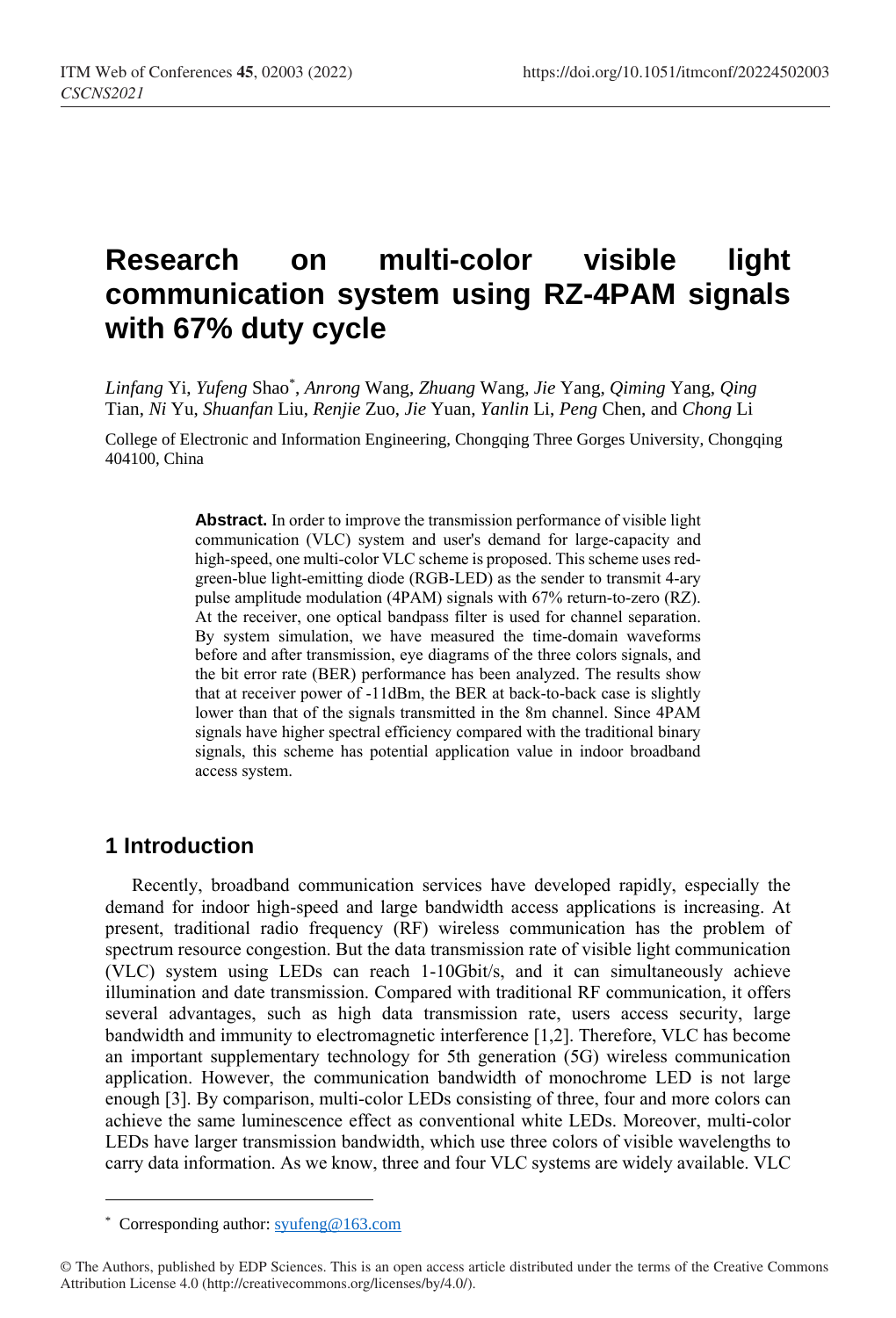technology with ultra-high capacity and high speed has become a research hotspot in the future wireless indoor communication [4,7].

Indoor VLC systems using advanced modulation techniques (such as discrete multi-tone (DMT) modulation and carrier-free amplitude and phase (CAP) modulation) can effectively improve the transmission performance, which have been widely studied in 5G and 6th generation (6G) wireless access networks [8,10]. As we know, the 4PAM signal can reduce the inter symbol interference (ISI) generated by multi-path effect. When 4PAM signals are combined with RZ codes with different duty cycles, it has better transceiver performance to meet the needs of different users [11].

We use RZ-4PAM modulation signals with 67% duty cycle to drive RGB-LED lights in VLC system in 8m indoor free space, and three visible wavelengths of red, green and blue are used to carry data information. We measured the time-domain waveforms and eye diagrams of RGB-LED signals before and after transmission through system simulation, and analysis transceiver and transmission characteristics of line-of-sight visible light signals.

## **2 Multi-color VLC system**

Indoor VLC access system with 67% RZ-4PAM downstream signals is shown in Figure. 1. At the transmitter, the initial signals generated by one pseudo-random sequence generator (PRBS) pass through one RZ generator and one sine generator (SG) to generate the RZ signal with 67% duty cycle. Then one PAM sequence generator module and one M-ary pulse generator (MSG) module are used for generating the 4PAM signals. The 67% RZ-4PAM signals directly drive RGB-LED (the wavelengths are 650 nm, 550 nm and 450 nm respectively) to obtain three colors optical signals with different wavelengths. At the receiver, one Bessel optical filter (OBF) module is used to separate three optical signals and filter out the light carrying other information. The beams converge into the photodetector PIN to achieve optical-to-electrical conversion. Through the transimpedance amplifier (TIA) and automatic gain control (AGC), the signals are changed in a certain range, and the noise is filtered out by low-pass Bessel filter (LPF) to recover the original signals. At the end of the receiver is one BER tester for BER performance testing.



**Fig. 1.** Multi-Color Visible Light Communication System Using 67% RZ-4PAM signals.

#### **3 Results**

In the system, three 67% RZ-4PAM electrical signals are carried on RGB-LED lights, the output optical signals time-domain waveforms are shown in Figure. 2. The time-domain waveforms of the three electrical signals by the LPF filtering are shown in Figure. 3. It can be seen that the time-domain waveforms of the three signals have similar variations, but the signals amplitude changes at different wavelengths are different. Although the obtained electrical signals have a certain degree of distortion, it meets the transceiver requirements of signal quality.

Fig. 4 shows the eye diagrams measured at different working wavelengths (450 nm, 550 nm, 650 nm). By comparing the eye diagrams of the received signals under three working wavelengths, it is found that the eye openings of the three signals are different, which reflects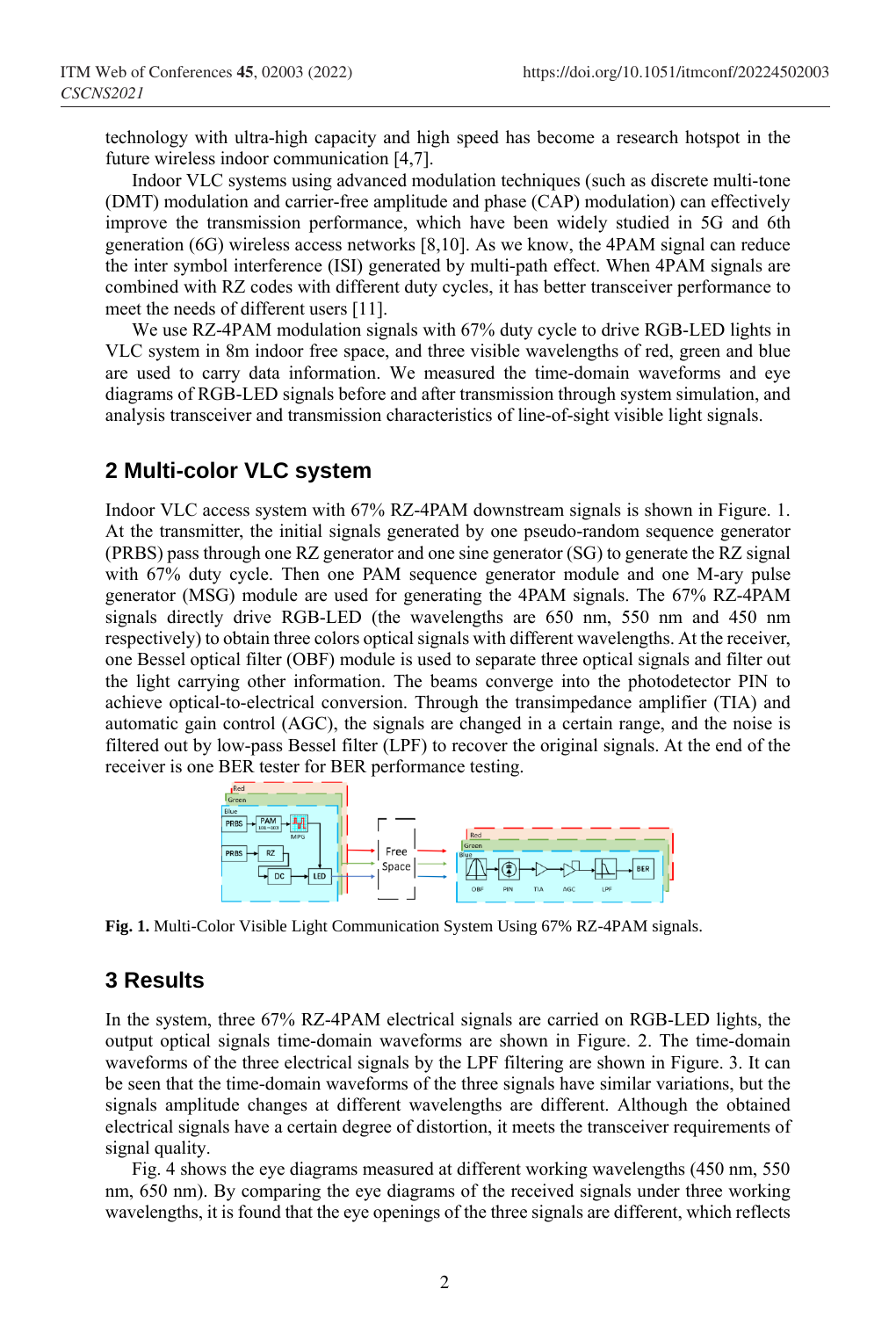the difference in the transmission performance of 67% RZ-4PAM signals at different working wavelengths. When the wavelength is 650 nm, the curve of BER and receiving power is shown in Figure. 5. The results show that with the increase of receiving power, the error rate decreases significantly. When the receiving power is -11dBm, the bit error rate is about 10<sup>-5</sup>. Compared with the back-to-back situation, when the receiver power is same, the bit error rate increases. After 8m transmission, indoor obstacles, dispersion and other factors cause the bit error rate performance degradation.



**Fig. 2.** Time-domain waveform diagrams of three optical signals.



**Fig. 3.** Receiver signals time-domain waveform diagrams.



**Fig.4.** Eye diagrams measured at different working wavelengths.

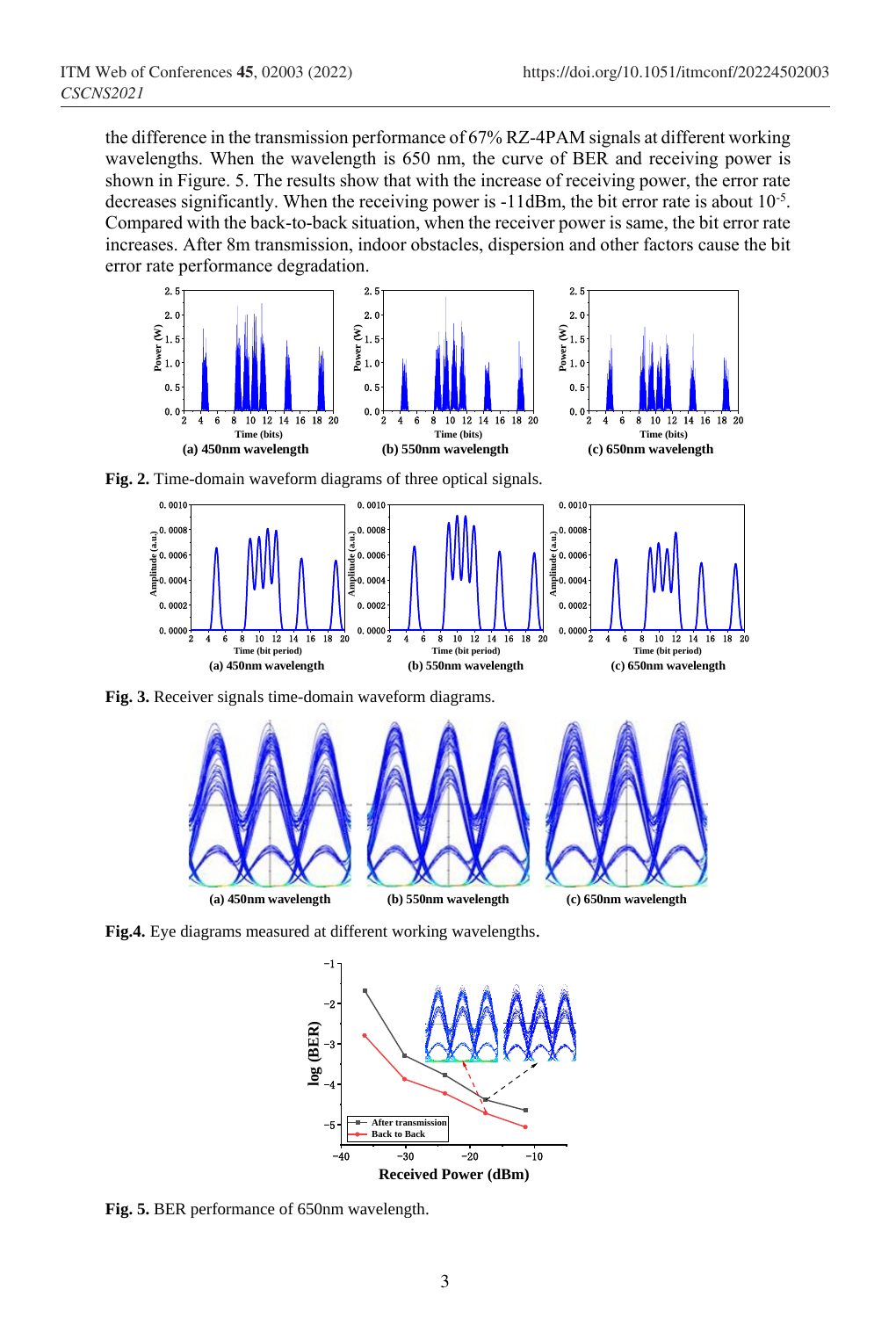# **4 Conclusion**

In this paper, we use 67% RZ-4PAM modulation to transmit RGB-LED three-channel optical signals in free space (8m indoor range). By system simulation, we have measured the timedomain waveforms before and after transmission, eye diagrams of the three colors signals, and the BER performance has been analyzed. The results show that the transmission performance of three signals is different. At receiver power of -11dBm, the BER at back-toback case is slightly lower than that of the signals transmitted in the 8m channel. Since 4PAM signals have higher spectral efficiency compared with the traditional binary signals, this method has potential application value in indoor broadband access system.

This work is partially supported by the National Natural Science Foundation of China (61107064); Science and Technology Research Program of Chongqing Municipal Education Commission (KJZD-M201901201); Chongqing University Innovation Team Founding (KJTD201320); Chongqing Science and Technology Commission Foundation (cstc2018jcyjAX0038, cstc2016jcyjA0246); Chongqing Key Laboratory of Geological Environment Monitoring and Disaster Early-warning in Three Gorges Reservoir Area; Youth Project of Science and Technology Research Program of Chongqing Education Commission of China (KJQN201801227); Chongqing Three Gorges Reservoir Area Geological Environment Monitoring and Disaster Warning Key Laboratory Open Fund Major Project (ZD2020A0104); Science and Technology Research Program of Chongqing Education Commission of China (KJ1401005); Chongqing Three Gorges College Excellent Achievement Transformation Project (18CGZH03). Postgraduate scientific research innovation project of Chongqing Three Gorges University (YJSKY21015).

# **References**

- 1. D. C. O'Brien, L. Zeng, H. Le-Minh, G. Faulkner, J. W. Walewski and S. Randel, "Visible light communications: Challenges and possibilities," 19th IEEE International Symposium on Personal, IMRC, 1-5 (2008).
- 2. C. Singh, J. John, Y. N. Singh, et al. A review of indoor optical wireless systems [J]. IETE Tech. Review, **19**, 1-2, 3-17 (2002).
- 3. M. A. de Oliveira, E. S. Lima, M. S. P. Cunha, et al. RGB-based VLC system using 5G NR standard[J]. Optics Communications, 481: 126542 (2021).
- 4. H. Chun, S. Rajbhandari, G. Faulkner, et al. LED based wavelength division multiplexed 10 Gb/s visible light communications[J]. Lightw. Technol., **34**, 13, 3047–3052 (2016).
- 5. Y. Wang, L. Tao, X. Huang, J. Shi, and N. Chi, 8-Gb/s RGBY LED-based WDM VLC system employing high-order CAP modulation and hybrid post equalizer[J]. IEEE Photon. **7**, 6, 1–7(2015).
- 6. X. Zhu, F. Wang, M. Shi, N. Chi, J. Liu, and F. Jiang, "10.72 Gb/s Visible Light Communication System Based on Single Packaged RGBYC LED Utilizing QAM-DMT Modulation with Hardware Pre-Equalization." Optical Fiber Communication Conference. Optical Society of America, M3K.3, (2018).
- 7. X. Liu, Z. Na, Y. Wang and T. S. Durrani, "Joint Resource Allocation for a Novel OFDM-Based Multicolor VLC Network," in *IEEE Networking Letters*, **3**, 3, 100-104 (2021).
- 8. N. Eiselt, et al., "Performance comparison of 112-Gb/s DMT, Nyquist PAM4, and partial-response PAM4 for future 5G ethernet-based fronthaul architecture," J. Lightw. Technol., **36**, 10, 1807–1814 (2018).